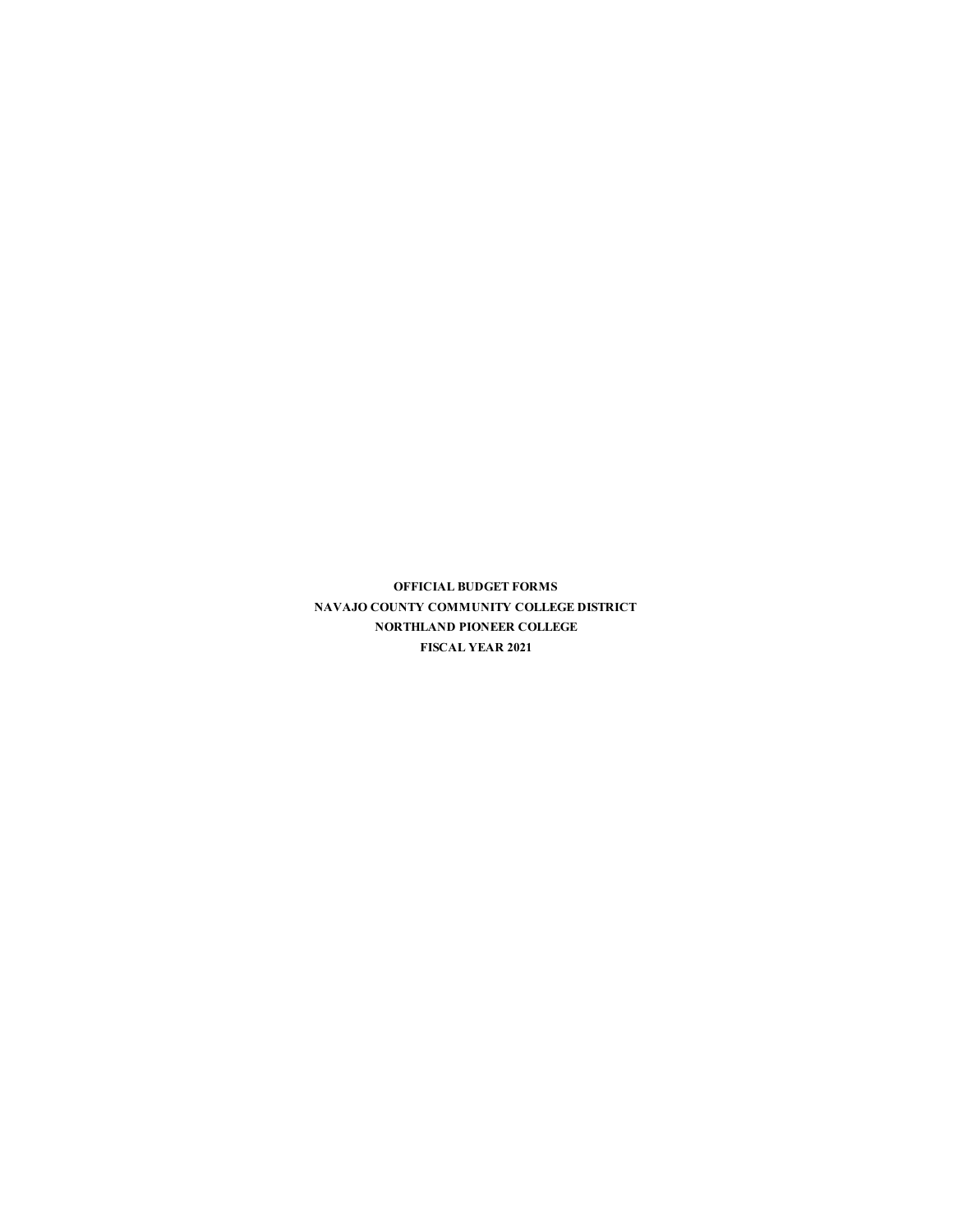## **NAVAJO COUNTY COMMUNITY COLLEGE DISTRICT NORTHLAND PIONEER COLLEGE BUDGET FOR FISCAL YEAR 2021 SUMMARY OF BUDGET DATA**

|     |           |                                                                                                                                                         |     |                                                                 |          |                                                                 |   | Increase/Decrease<br>From Budget 2020<br>To Budget 2021 |   |                                            |
|-----|-----------|---------------------------------------------------------------------------------------------------------------------------------------------------------|-----|-----------------------------------------------------------------|----------|-----------------------------------------------------------------|---|---------------------------------------------------------|---|--------------------------------------------|
|     |           |                                                                                                                                                         |     | <b>Budget</b><br>2021                                           |          | <b>Budget</b><br>2020                                           |   | Amount                                                  |   | $\frac{0}{0}$                              |
| I.  |           | <b>CURRENT GENERAL AND PLANT FUNDS</b>                                                                                                                  |     |                                                                 |          |                                                                 |   |                                                         |   |                                            |
|     | А.        | Expenditures:<br>Current General Fund<br>Unexpended Plant Fund<br>Retirement of Indebtedness Plant Fund<br><b>TOTAL</b>                                 | S   | 29,525,333<br>14,334,800<br>43,860,133                          | S        | 28,729,200<br>14,839,500<br>43,568,700                          |   | 796,133<br>(504,700)<br>291,433                         |   | 2.8%<br>$-3.4\%$<br>$0.7\%$                |
|     | <b>B.</b> | Expenditures Per Full-Time Student Equivalent (FTSE):<br>Current General Fund<br>Unexpended Plant Fund<br>Projected FTSE Count                          |     | 14.403 / FTSE<br>6,993 / FTSE<br>2,050                          | \$.      | 14.265 /FTSE<br>7,368 / FTSE<br>2,014                           |   | 138 / FTSE<br>$(376)$ /FTSE                             |   | 1.0%<br>$-5.1\%$                           |
| Η.  |           | TOTAL ALL FUNDS ESTIMATED PERSONNEL COMPENSATION                                                                                                        |     |                                                                 |          |                                                                 |   |                                                         |   |                                            |
|     |           | Employee Salaries and Hourly Costs<br><b>Retirement Costs</b><br><b>Healthcare Costs</b><br>Other Benefit Costs<br><b>TOTAL</b>                         | S   | 16,129,077<br>1,822,811<br>1,906,128<br>1,454,184<br>21.312.200 | \$.<br>S | 15,198,695<br>1.719.694<br>1,820,711<br>1,407,730<br>20,146,830 | S | 930.382<br>103.117<br>85,417<br>46,454<br>1,165,370     |   | 6.1%<br>$6.0\%$<br>4.7%<br>$3.3\%$<br>5.8% |
| Ш.  |           | SUMMARY OF PRIMARY AND SECONDARY PROPERTY TAX LEVIES AND RATES                                                                                          |     |                                                                 |          |                                                                 |   |                                                         |   |                                            |
|     | $A$ .     | Amount Levied:<br>Primary Tax Levy<br>Secondary Tax Levy<br><b>TOTAL LEVY</b>                                                                           | \$. | 15,726,233<br>15,726,233                                        | S        | 15,487,000<br>15,487,000                                        | S | 239,233<br>239,233                                      |   | 1.5%<br>$1.5\%$                            |
|     | $B$ .     | Rates Per \$100 Net Assessed Valuation:<br>Primary Tax Rate<br>Secondary Tax Rate<br><b>TOTAL RATE</b>                                                  |     | 1.7827<br>1.7827                                                |          | 1.8164<br>1.8164                                                |   | (0.0337)<br>(0.0337)                                    |   | $-1.9%$<br>-1.9%                           |
| IV. |           | MAXIMUM ALLOWABLE PRIMARY PROPERTY TAX LEVY FOR FISCAL YEAR 2021 PURSUANT TO A.R.S. §42-17051                                                           |     |                                                                 |          |                                                                 |   |                                                         |   | 16,445,192                                 |
| V.  |           | AMOUNT RECEIVED FROM PRIMARY PROPERTY TAXES IN FISCAL YEAR 2020 IN EXCESS OF THE MAXIMUM<br>ALLOWABLE AMOUNT AS CALCULATED PURSUANT TO A.R.S. 842-17051 |     |                                                                 |          |                                                                 |   |                                                         | S |                                            |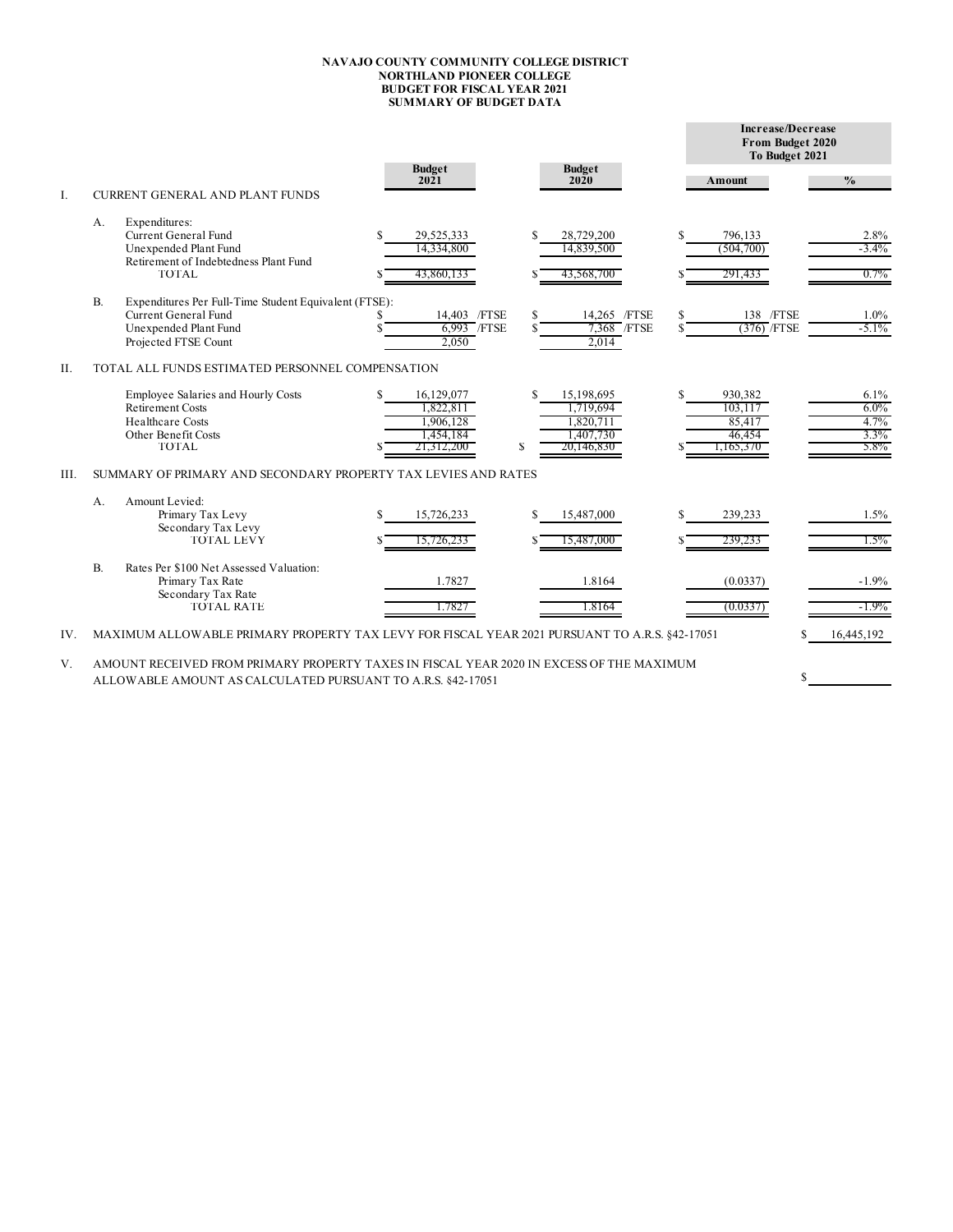## **NAVAJO COUNTY COMMUNITY COLLEGE DISTRICT NORTHLAND PIONEER COLLEGE BUDGET FOR FISCAL YEAR 2021 RESOURCES**

|                                                   |                                  | <b>CURRENT FUNDS</b> |                   | <b>PLANT FUNDS</b>       |                               |                |                    |                    |                |                            |
|---------------------------------------------------|----------------------------------|----------------------|-------------------|--------------------------|-------------------------------|----------------|--------------------|--------------------|----------------|----------------------------|
|                                                   | General<br>Fund                  | Restricted<br>Fund   | Auxiliary<br>Fund | Unexpended<br>Plant Fund | Retirement of<br>Indebtedness | Other<br>Funds | Total<br>All Funds | Total<br>All Funds |                | $\frac{0}{0}$<br>Increase/ |
|                                                   | 2021                             | 2021                 | 2021              | 2021                     | 2021                          | 2021           | 2021               |                    | 2020           | Decrease                   |
| <b>BEGINNING BALANCES-July 1*</b>                 |                                  |                      |                   |                          |                               |                |                    |                    |                |                            |
| Restricted                                        |                                  |                      | S.                |                          |                               |                |                    |                    |                |                            |
| Unrestricted                                      | 45,000,000                       |                      |                   | 26,000,000               |                               |                | 71,000,000         |                    | 65,700,000     | 8.1%                       |
| <b>Total Beginning Balances</b>                   | 45,000,000                       |                      |                   | 26,000,000               |                               |                | 71,000,000         |                    | 65,700,000     | 8.1%                       |
| <b>REVENUES AND OTHER INFLOWS</b>                 |                                  |                      |                   |                          |                               |                |                    |                    |                |                            |
| <b>Student Tuition and Fees</b>                   |                                  |                      |                   |                          |                               |                |                    |                    |                |                            |
| General Tuition                                   | 2,050,000<br>\$.                 | S                    | S.                |                          |                               |                | 2,050,000<br>£.    |                    | 3,060,000      | $-33.0%$                   |
| Out-of-District Tuition                           |                                  |                      |                   |                          |                               |                |                    |                    |                |                            |
| Out-of-State Tuition                              | 50,000                           |                      |                   |                          |                               |                | 50,000             |                    | 100,000        | $-50.0%$                   |
| <b>Student Fees</b>                               | 500,000                          |                      |                   |                          |                               |                | 500,000            |                    | 700,000        | $-28.6%$                   |
| Tuition and Fee Remissions or Waivers             |                                  |                      |                   |                          |                               |                |                    |                    | 1,000,000      | $-100.0%$                  |
| State Appropriations                              |                                  |                      |                   |                          |                               |                |                    |                    |                |                            |
| Maintenance Support                               | 1,554,800                        |                      |                   |                          |                               |                | 1,554,800          |                    | 1,567,700      | $-0.8%$                    |
| Equalization Aid                                  | 8,444,300                        |                      |                   |                          |                               |                | 8,444,300          |                    | 7,751,900      | 8.9%                       |
| Rural Aid                                         |                                  |                      |                   |                          |                               |                |                    |                    | 889,200        | $-100.0\%$                 |
| Capital Support                                   |                                  |                      |                   | 334,800                  |                               |                | 334,800            |                    | 339,500        | $-1.4%$                    |
| Property Taxes                                    |                                  |                      |                   |                          |                               |                |                    |                    |                |                            |
| Primary Tax Levy                                  | 15,726,233                       |                      |                   |                          |                               |                | 15,726,233         |                    | 15,254,000     | 3.1%                       |
| Secondary Tax Levy                                |                                  |                      |                   |                          |                               |                |                    |                    |                |                            |
| Gifts, Grants, and Contracts                      | 1,400,000                        | 5,600,000            |                   |                          |                               |                | 7,000,000          |                    | 6,906,400      | 1.4%                       |
| Sales and Services                                |                                  |                      |                   |                          |                               |                |                    |                    |                |                            |
| <b>Investment Income</b>                          | 500,000                          |                      |                   |                          |                               |                | 500,000            |                    |                |                            |
| State Shared Sales Tax                            |                                  | 400,000              |                   |                          |                               |                | 400,000            |                    | 400,000        |                            |
| Other Revenues                                    | 200,000                          |                      | 300,000           |                          |                               |                | 500,000            |                    | 300,000        | 66.7%                      |
| Proceeds from Sale of Bonds                       |                                  |                      |                   |                          |                               |                |                    |                    |                |                            |
| Total Revenues and Other Inflows                  | 30,425,333                       | 6,000,000            | 300,000 \$        | 334,800                  |                               |                | 37,060,133         |                    | 38,268,700     | $-3.2%$                    |
|                                                   |                                  |                      |                   |                          |                               |                |                    |                    |                |                            |
| <b>TRANSFERS</b>                                  |                                  |                      |                   |                          |                               |                |                    |                    |                |                            |
| Transfers In                                      |                                  | 600,000              | 300,000           | 2,000,000                |                               |                | 2,900,000          |                    | 2,900,000      |                            |
| (Transfers Out)                                   | (2,900,000)                      |                      |                   |                          |                               |                | (2,900,000)        |                    | (2,900,000)    |                            |
| <b>Total Transfers</b>                            | (2,900,000)                      | 600,000              | 300,000           | 2,000,000                |                               |                |                    |                    |                |                            |
| Less:                                             |                                  |                      |                   |                          |                               |                |                    |                    |                |                            |
| Fund Balance - Unrestricted                       | (16,270,800)                     |                      |                   |                          |                               |                | (16,270,800)       |                    | (12, 470, 800) | 30.5%                      |
| Financial Stability                               | (28, 729, 200)                   |                      |                   |                          |                               |                | (28, 729, 200)     |                    | (28, 729, 200) |                            |
| Reserves for Future Capital Acquisitions/Projects |                                  |                      |                   | (14,000,000)             |                               |                | (14,000,000)       |                    | (12,000,000)   | 16.7%                      |
| <b>COVID-19 Student Tuition Discount</b>          | 2,000,000                        |                      |                   |                          |                               |                | 2,000,000          |                    |                |                            |
|                                                   |                                  |                      |                   |                          |                               |                |                    |                    |                |                            |
| Total Resources Available for the Budget Year     | $29,525,333$ \$<br><sup>\$</sup> | $6,600,000$ \$       | 600,000 \$        | 14,334,800 \$            |                               |                | 51,060,133<br>£.   |                    | 50,768,700     | 0.6%                       |

\*These amounts exclude amounts not in spendable form (i.e., prepaids, inventories, and capital assets) or amounts legally or contractually required to be maintained intact.